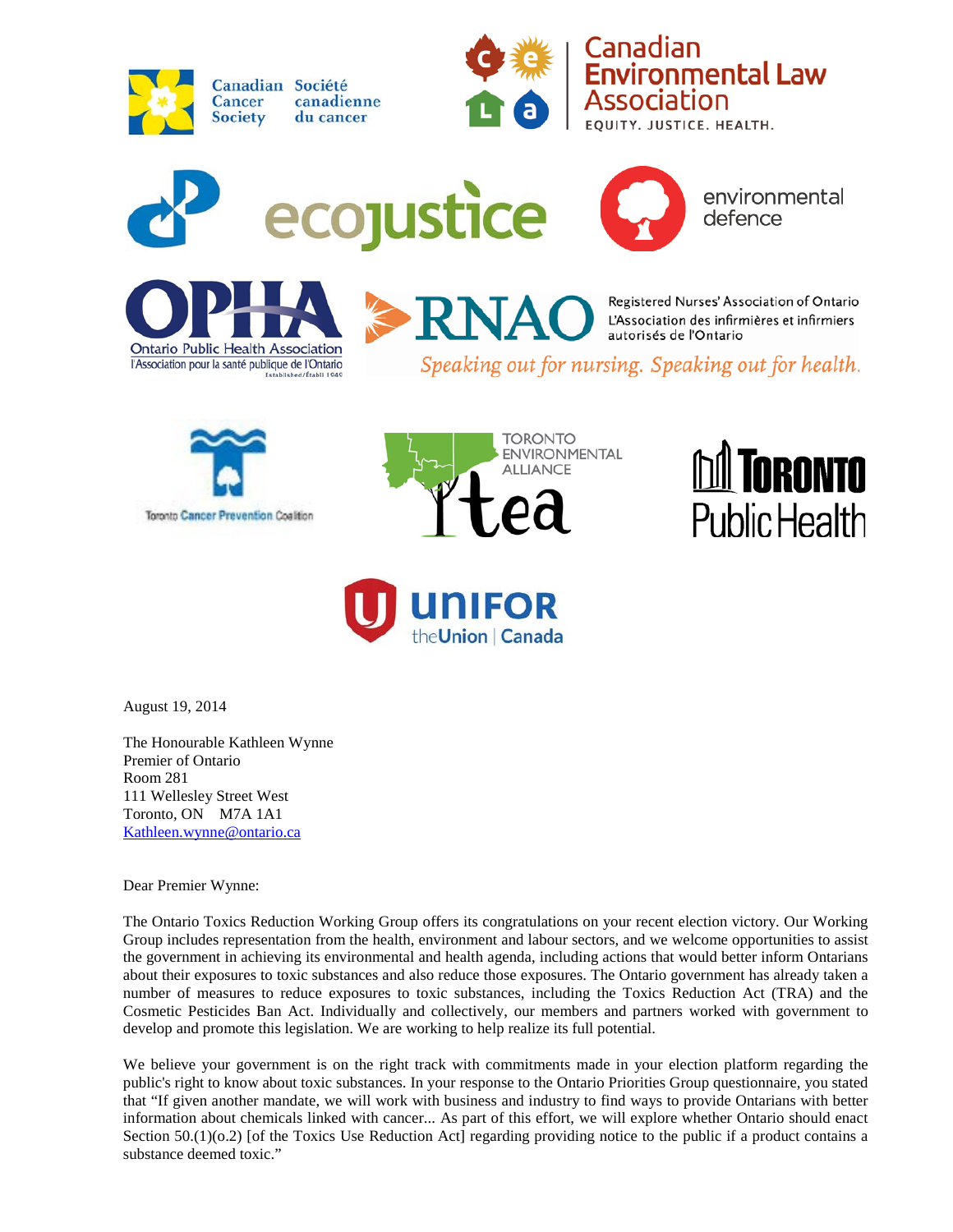This commitment is strongly supported by Ontario citizens and polling conducted in 2008 and in 2014 by the Canadian Cancer Society (Ontario Division), found Ontarians continue to rate the 'right to know' as important to them. Disclosing information about toxic substances in facilities is also a powerful incentive to reduce toxics exposures. The TRA, when fully implemented, will be a powerful tool towards the public's right to know, and we support the government in developing approaches that will assist industry efforts to reduce the use and release of toxic substances.

Premier, we are eager to continue and strengthen our collaboration with the Ontario government, and would like to request a meeting with you as soon as possible. The purpose of this meeting would be to discuss additional ways to reduce the public's exposure to toxic substances, to enhance the public's right to know and to promote the adoption of greener technologies to keep Ontario strong, green and clean.

We look forward to working with you and your team to help develop winning strategies on toxics reduction – for the health of Ontarians, the health of our communities and environment, and the economic vitality of business.

Sincerely,

Public Affairs and Strategic Initiatives Canadian Environmental Law Association Canadian Cancer Society, Ontario Division

Beverley Thorpe, Consulting Co-Director Elaine MacDonald, P.Eng., PhD **Clean Production Action** Senior Scientist Senior Scientist

Doris Grinspun, RN, MSN, PhD, LLD(hon), O.ONT. Sarah Miller, Co-Chair Chief Executive Officer Chief Executive Officer Chief Executive Officer Chief Executive Officer Chief Executive Officer Registered Nurses' Association of Ontario Toronto Cancer Prevention Coalition

HeakerMarshall

Heather Marshall, Dr. David McKeown DeTOx Toronto Campaigner Medical Officer of Health Toronto Environmental Alliance Toronto Public Health

Rowena Pinto, Vice President Theresa McClenaghan, Executive Director and Counsel

Ecojustice

We

Tim Gray, Executive Director Pegeen Walsh, Executive Director Environmental Defence Ontario Public Health Association

Sanah miller 2

Keour